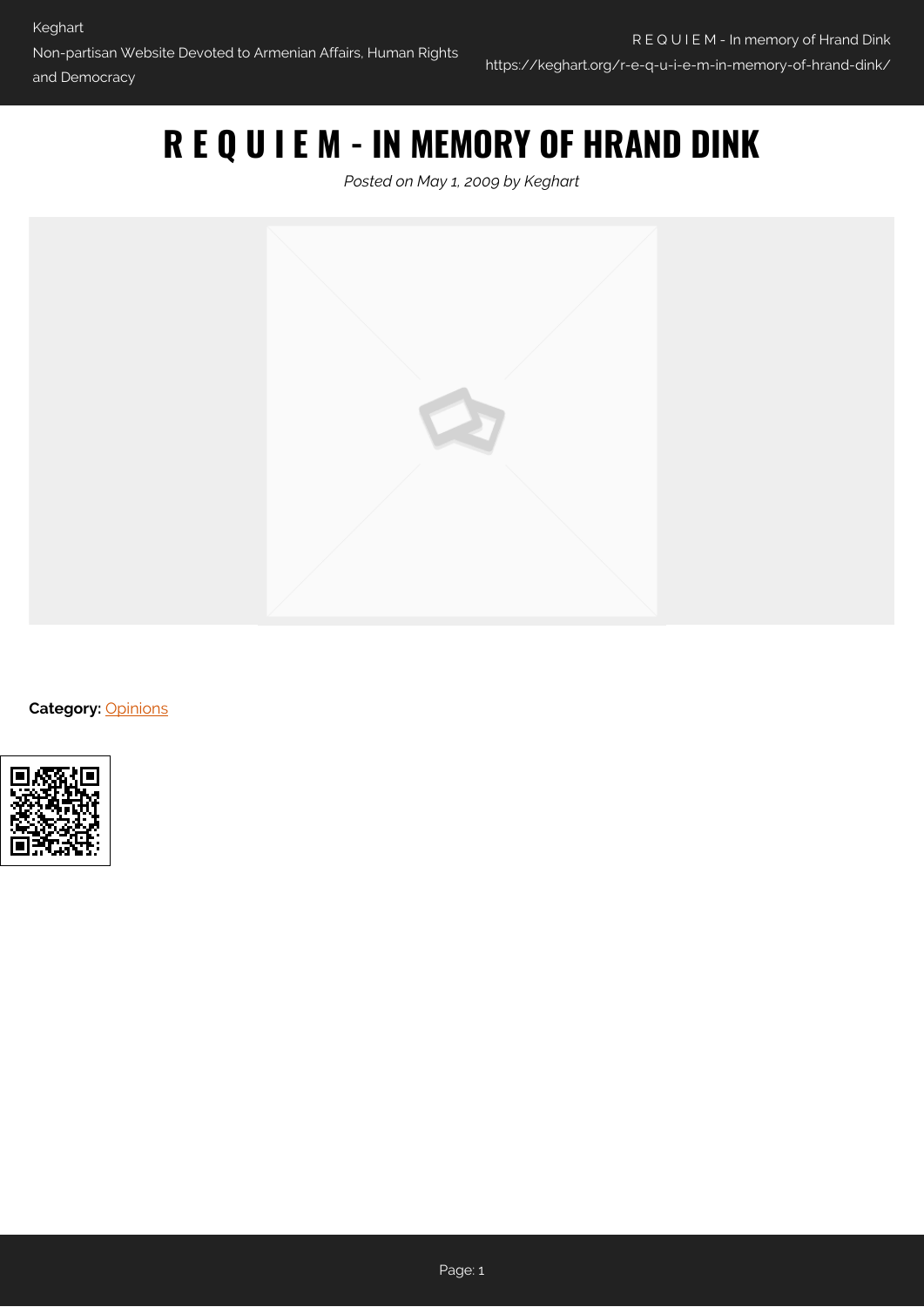R E Q U I E M - In memory of Hrand Dink https://keghart.org/r-e-q-u-i-e-m-in-memory-of-hrand-dink/

by Tatul Sonentz

by Tatul Sonentz

## **R E Q U I E M**

*In memory of Hrand Dink*

Lord,

king of this boundless universe master of all bygone present and future times of sin and redemption conflict and harmony nativity and demise righteous judge of Abel and Cain… pray hear our grievance…

Glance back behold the slaughter of the endless caravans of that very first parish of Your Son's ministry of faith hope and charity… the silenced martyrs of faith in a crucified Prince of Peace and his message of peace on earth and good will toward men…

Glance back and behold once more with Your all-seeing eye the baptism of the orphans in the blood of their widowed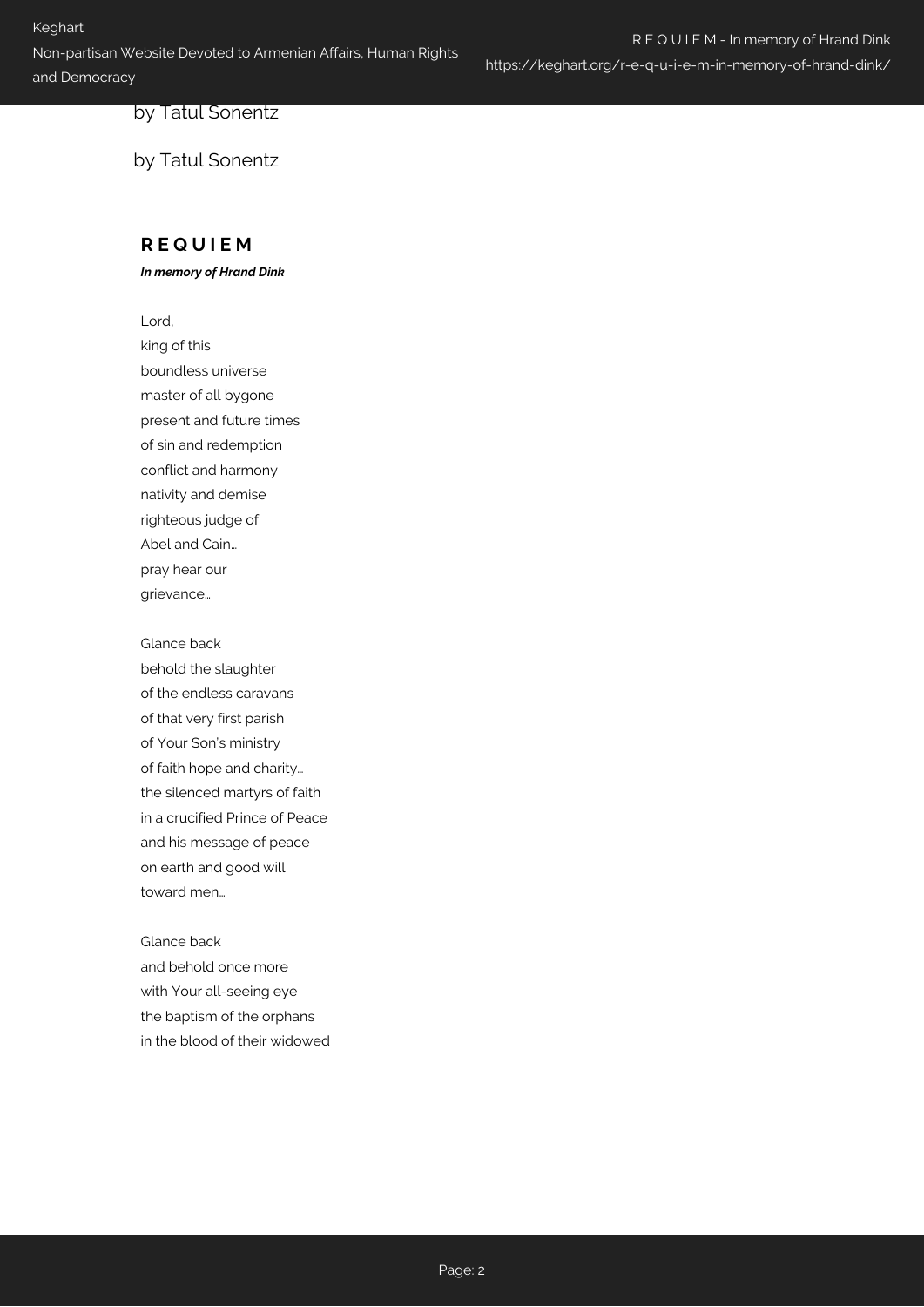mothers felled as burnt offerings

to a jihad of jackals and wolves on the butchered and charred bodies of the last of their kin the children of sacked Eden land of Noah's lofty haven - the sacred mountain where Your rainbow of harmony appeared in the heavens as a solemn promise of peace…

And behold --

in the city of Constantine in the muted shadow of the captive temple of Your Holy Wisdom a clear righteous voice of concord love and justice is now silenced as a gray wolf howls at a crescent moon waning with each shot in a sky the color of innocent blood…